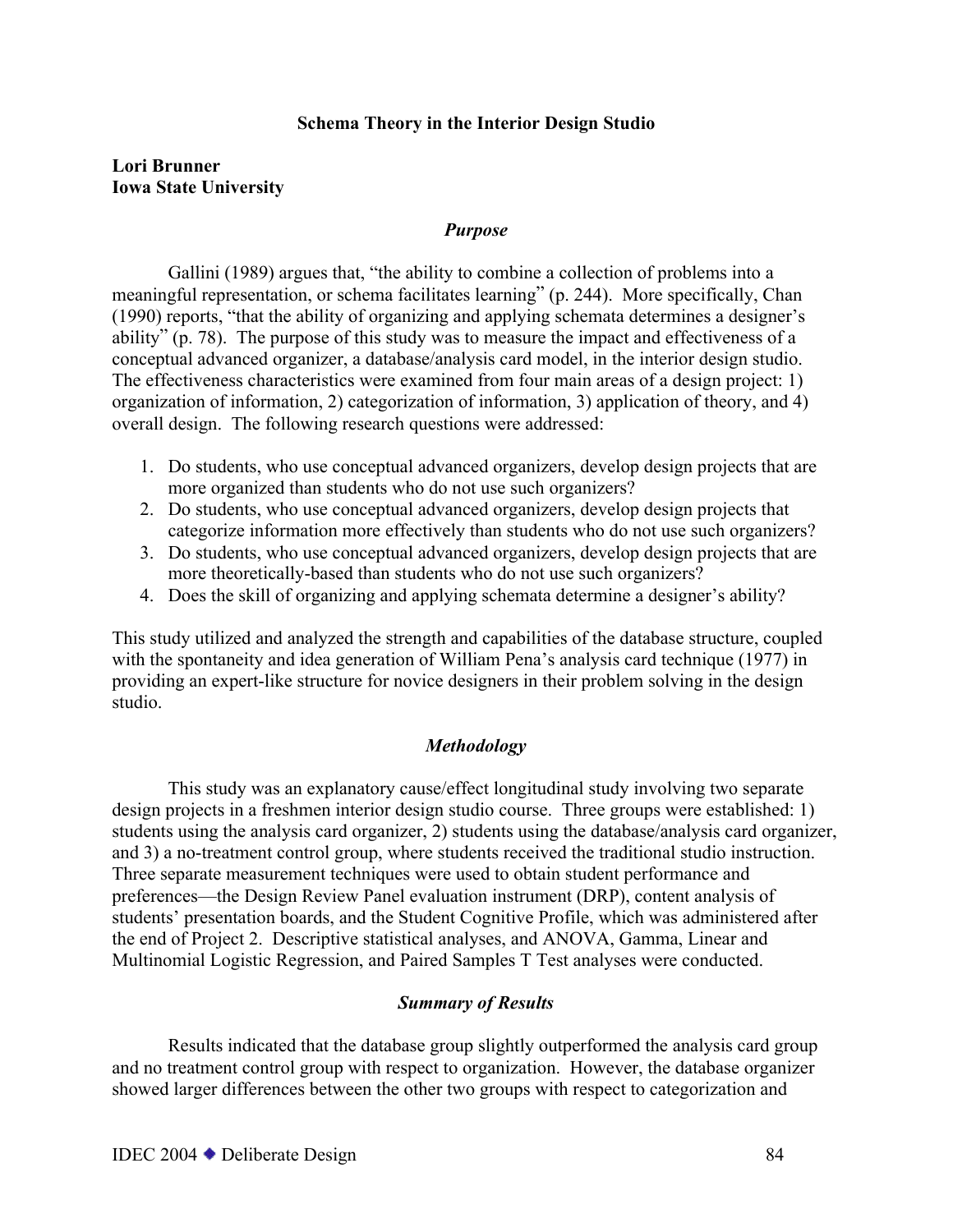theory. Specifically, the database organizer was a significant aid to theory application in comparison to the control group. However, the analysis card technique when compared to the control group, showed no significant improvement. Thus, while the analysis cards were helpful to the students in organizing and categorizing, it did not assist in theory application.

In conclusion, both the analysis card and the database design resources proved effective in helping the novice designer improve their organizing, categorizing, and theory application in the design studio. In addition, it was also shown that a well-organized, theoretically-based design solution does in fact help to determine the design solution success.

## *References*

- Anderson, R. C. (1977). The Notion of Schemata and the Educational Enterprise: General Discussion of the Conference. In Anderson, R.C, Spiro, R.J., Montague, W.E. (Eds.) *Schooling and the Acquisition of Knowledge* (pp. 415-431). Hillsdale, NJ: Lawrence Erlbaum Associates.
- Chan, C. S. (1990). Cognitive processes in architectural design problem solving. *Design Studies*, *11*(2), 60-80.
- Derry, S. J. (1996). Cognitive Schema Theory in the Constructivist Debate. *Educational Psychologist*, *31*(3/4), 163-174.
- Gallini, J. K. (1989). Schema-based strategies and implications for instructional design in strategy training. In C.B. McCormick, G. Miller, and M. Pressley (Eds.), *Cognitive strategy research: From basic research to educational applications* (pp. 239-268). New York: Springer-Verlag.
- Mayer, R. E. (1979). Can advanced organizers influence meaningful learning? *Review of Educational Research*, *49*, 371-383.
- Mayer, R. E. (1996). Learners as Information Processors: Legacies and Limitations of Educational Psychology's Second Metaphor. *Educational Psychologist*, *31*(3/4), 151- 161.
- Pena, W. M. (1977). *Problem seeking: An architectural programming primer*. Boston: Cahners Books International Ltd.
- Phye, G. D. (2003). Academic learning and the construction of personal knowledge. *Encyclopedia of Applied Psychology*. San Diego: Academic Press.
- Rumelhart, D. E., Ortony, A. (1977). The representation of knowledge in memory. In R.C. Anderson, R.J. Spiro, & W.E. Montague (Eds.), *Schooling and the acquisition of knowledge* (pp. 99-135). New York: John Wiley & Sons.
- Shafer, W. D. (1997). Classroom assessment. In G.D. Phye (Ed.), *Handbook of Academic Learning: Construction of Knowledge* (pp. 513-547). San Diego: Academic Press.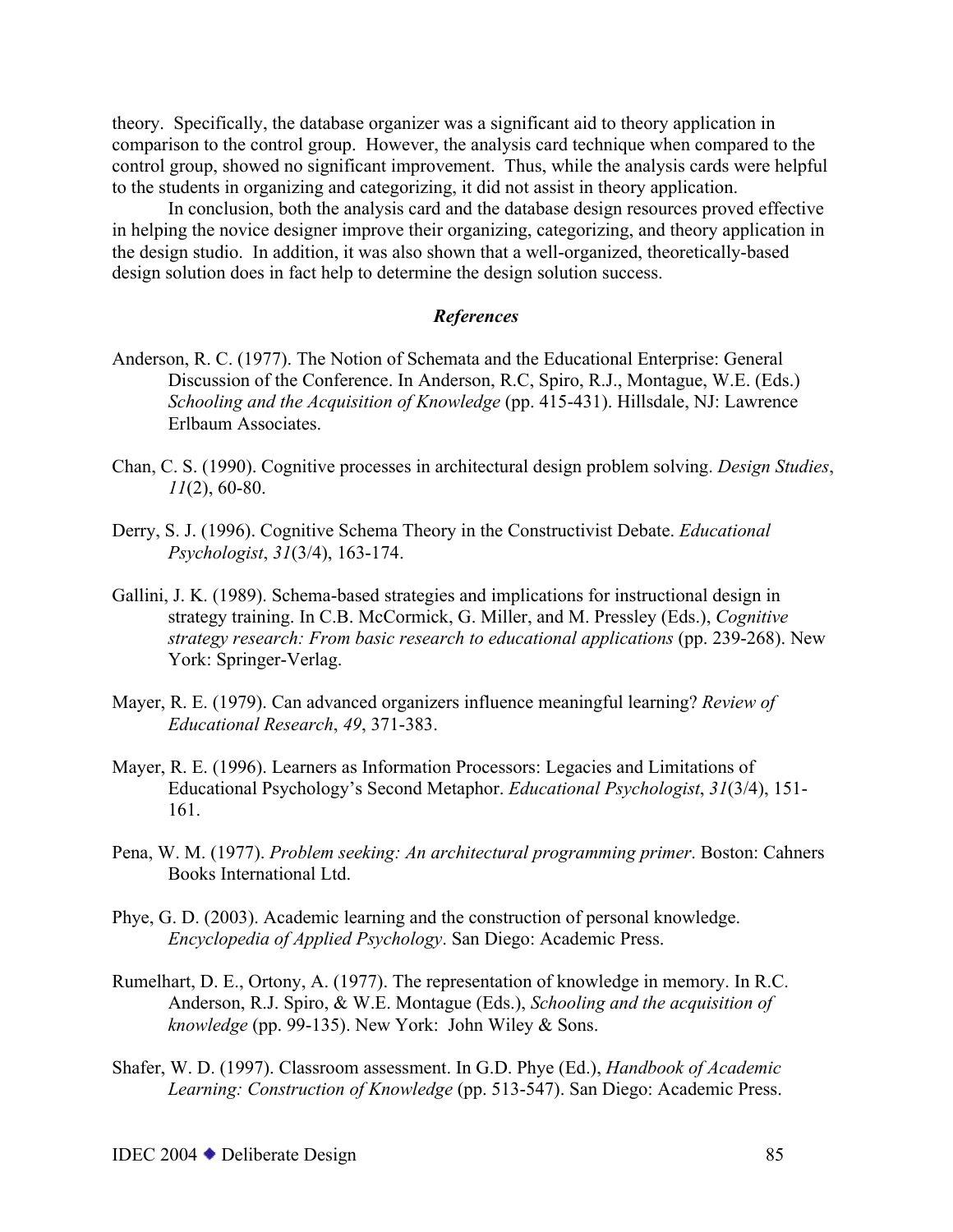## **Engaging in a Dialogue with History through Digital 3-D AutoCAD Models**

# **Suining Ding Indiana University Purdue University Fort Wayne**

## *Purpose*

While computer-based analysis, modeling, and computer aided design are widely used in the fields of architecture and interior design, few Roman architectural components have been developed and few authentic Roman architectural materials have been categorized into CAD libraries for Roman architecture education and research. Designers are seeking an effective way to create modern interior spaces to recapture the spirit of classical architecture. This need strongly supports the rationale of this study which is engaging a dialogue with history through the building of digital 3-D models. Generally, 3-D AutoCAD is taught in a traditional way, which means students follow a tutorial text book and learn the software. This study explores a new pedagogy of teaching 3-D AutoCAD. The purpose of this new teaching method is to let students not only learn digital 3-D model building, but also to reinforce their knowledge of Roman architecture. The other outcome of this study is to predict the future design by 3-D computer generated models which reflect the spirit of Roman architecture.

### *Process*

#### *Field Data Collection*

To explore Roman architecture, a study trip to Rome, Italy was taken July 8 – July 22, 2004. Field data was collected in the form of digital pictures of Roman architecture and its components. Roman interior space, decorative materials, and the ruins of the Baths of Caracalla were studied intensively. In addition, freehand sketches and field measurements were recorded while teaching Roman architecture on site.

### *Render Library Development and Pre-Test*

To categorize Roman architectural components and authentic materials into a CAD render library, digital images were imported into AutoCAD. The CAD render library was used to build a model of a portion of the Baths of Caracalla as a pre-test of this newly developed CAD render library.

### *Course Design and Students Projects*

In the newly revised syllabus, the first project is to create a simple interior space which recaptures the spirit of Roman architecture while students are learning the basic 3D AutoCAD commands. The final project is to reconstruct a ruined house in Pompeii. The architectural components created in the previous class session are to be used in the final project. The authentic Roman architectural materials and finishes, as well as lighting design, are to be demonstrated and applied to the 3-D models.

#### *Summary*